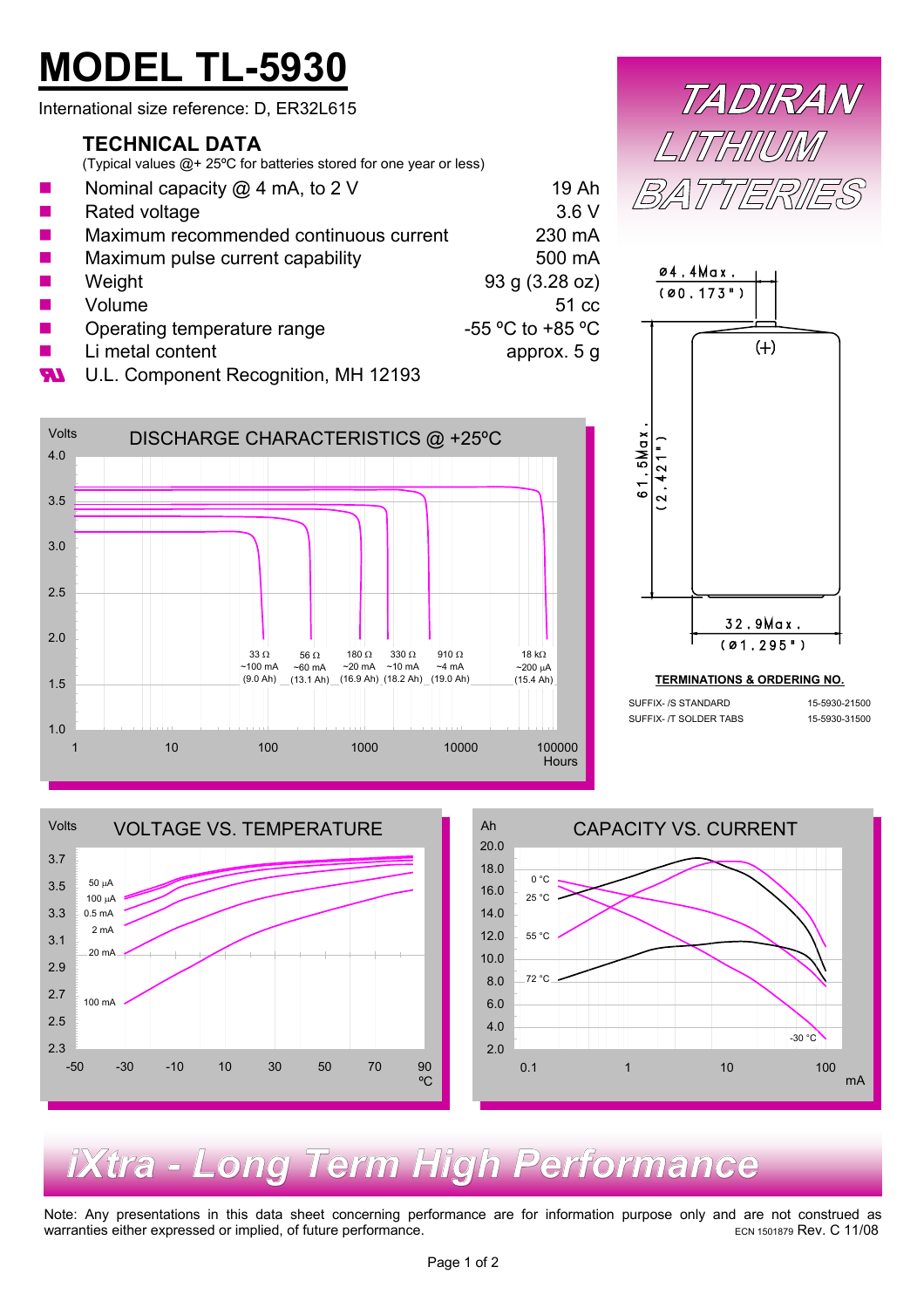## **TL-5930**

#### **CELL FEATURES**

- 3.6 V Primary lithium-thionyl chloride (Li-SOCl2)
- Fast voltage recovery after long term storage and/or usage
- $\blacksquare$  High energy density
- Low self discharge rate
- **Bobbin construction**
- Hermetic glass-to-metal-sealing
- Non-flammable electrolyte
- Restricted for transportation (Class 9 worldwide)
- Non-restricted within the US



## TADIRAN LITHINIMI **BATTERIES**

#### **MAIN APPLICATIONS**

- Utility meters (elect., water & gas)
- Automatic meter reading
- **RF** systems
- Sensors & monitoring systems
- Tracking systems
- Wireless security systems
- **Automotive electronics**
- **Industrial electronics**
- Ultra Low Power (ULP) devices
- **Others**

#### **STORAGE CONDITIONS**

- Cells should be stored in a clean & dry (less than 30 % RH) area
- Temp. should not exceed +30 ºC

For updated information please visit our website **www.tadiranbat.com**



### *iXtra - Long Term High Performance*

Note: Any presentations in this data sheet concerning performance are for information purpose only and are not construed as warranties either expressed or implied, of future performance. ECN <sup>1501879</sup> Rev. C 11/08